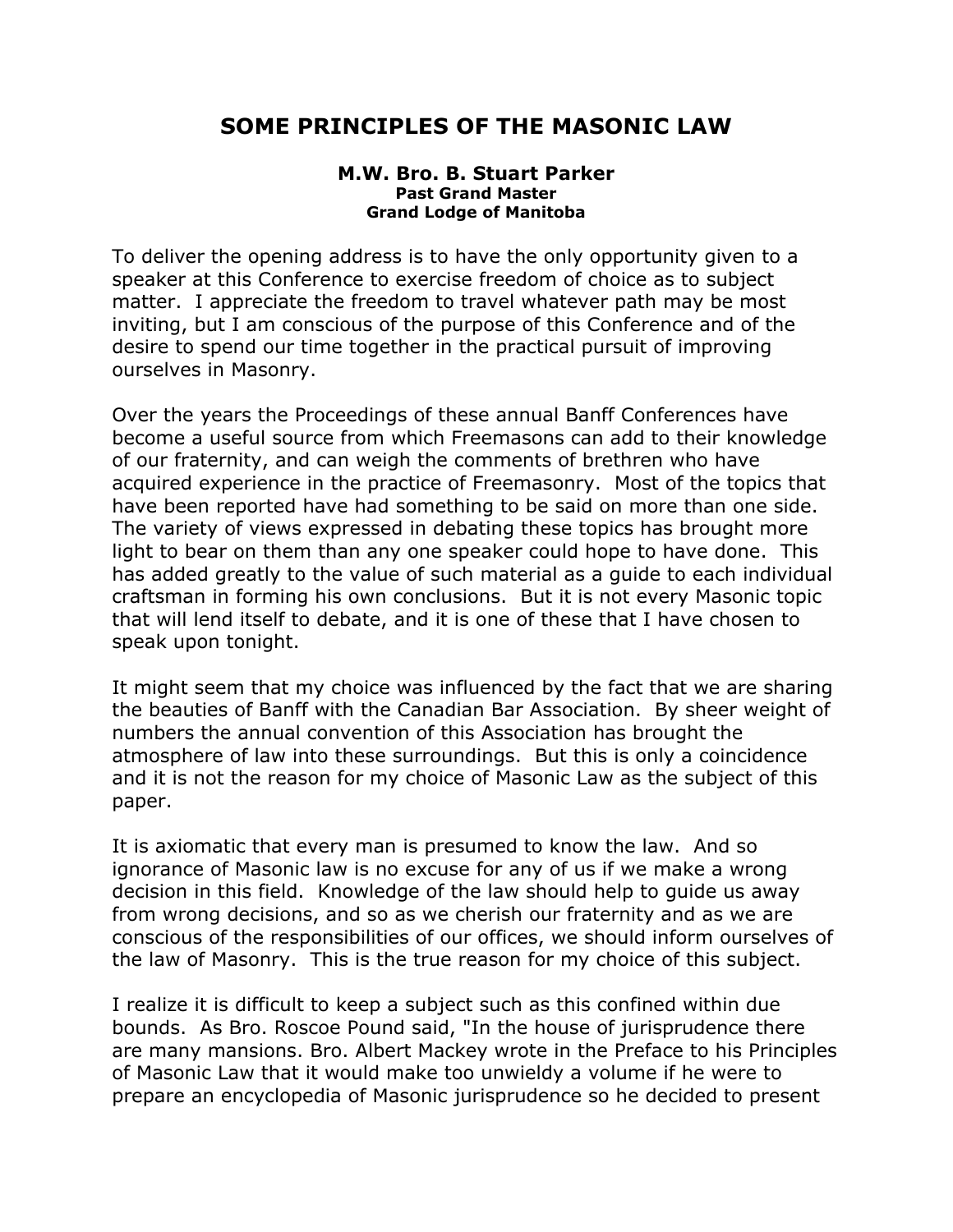the principles only, in an "elementary treatise." He then produced a book of 355 pages. Lawrence's Masonic jurisprudence is a simple commentary on the Book of Constitutions of the Grand Lodge of England and it runs to 316 pages. It is an ambitious project to attempt to create the symmetry of a garden out of the luxuriant chaos of all the source material that has grown up in this field of study.

First let us define a term and fix a boundary. Law is the application of a man made system of maintaining order within a group. jurisprudence is the theoretical study of the science of law. For tonight I have discarded the use of the word jurisprudence as being a grandiose quadrisyllabic synonym for the simple and quite adequate phrase "principles of law." This paper will serve its purpose if it adds to our understanding of the principles of Masonic law and order. I am not so much concerned about knowledge of the details of our rules and regulations. If the principles are understood the details will fall into place and the risk will be reduced that we may make a wrong decision based upon the expediency of the moment.

Next let us place our subject in proper perspective. The principles of ethics are vitally important to Freemasons. But the law is not ethics - it does not stand on so high a level. Ethics is a study of the supreme good - an attempt to discover those rules which should be obeyed because they are good in themselves. The law is concerned only with what is convenient and acceptable at a particular time and place. This difference is indicated by the easy attitude of the law towards pornographic picture books such as the Playboy magazine. Ethics would consider these unworthy of right thinking people.

Ethics is concerned with motives and with the long range excellence of the individual character. Law has little interest in motives and is concerned more with broad rules that govern the conduct of groups of people in their day by day activities. If the standards of ethics prevailed the standards of law would be unnecessary. In marriage, so long as love prevails, there is little need of law to govern the relations between husband and wife. When love flies out the window the lawyer comes in the door.

Third, let us try to divide our subject into headings so that it may be more easily understood. Various authors have used a number of headings and as we hear these from time to time, I should like to run through them quickly. After doing this, I plan to confuse you all the more by using a fresh set of headings which I shall explain later.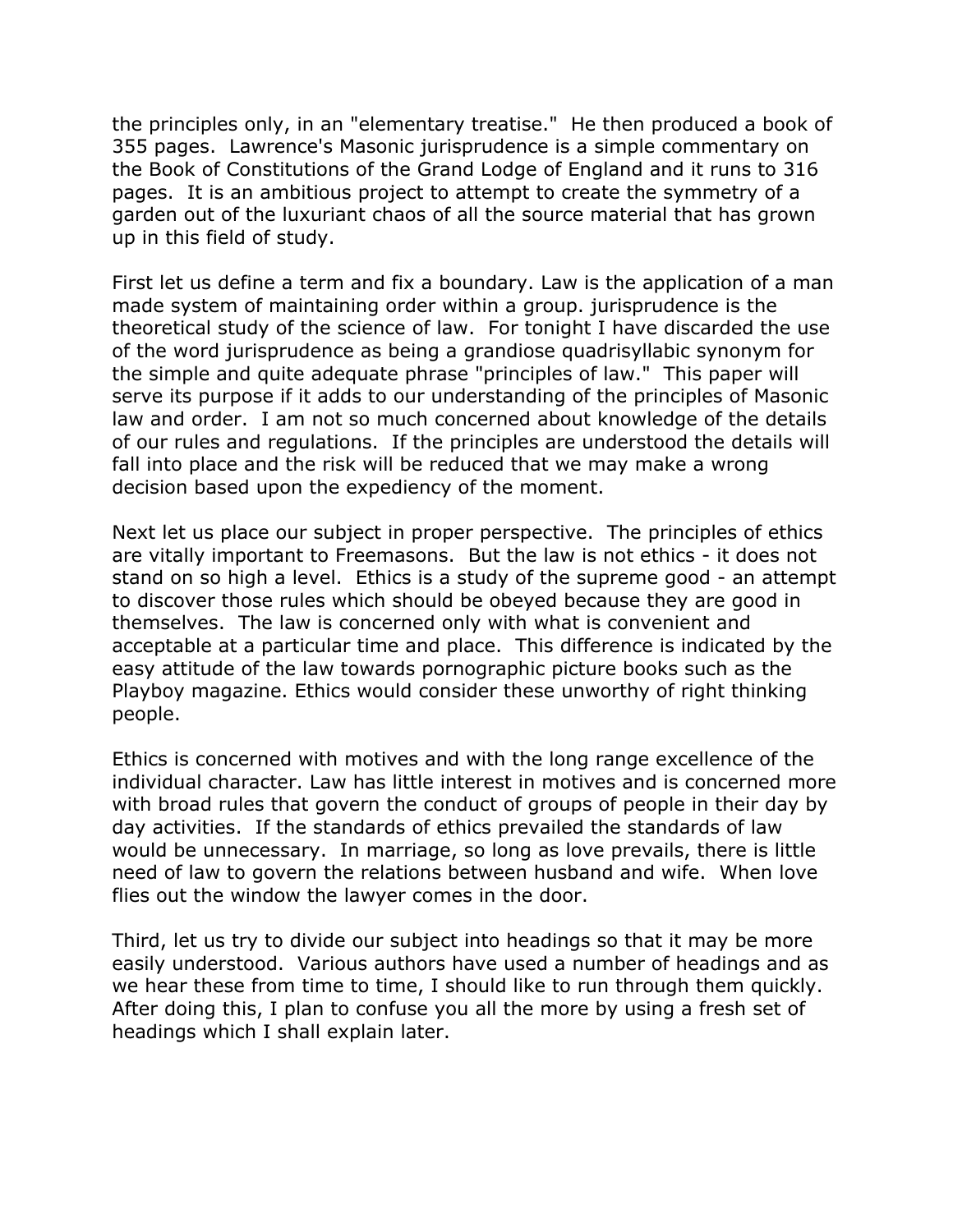We hear that Masonic law is either esoteric or exoteric. Esoteric law is made up of those principles of Freemasonry that are inculcated by our ceremonials. This may well be the unwritten law of the fraternity in its best sense. Exoteric law begins with the Ancient Charges and includes all of the additions and amendments made later by the Constitutions and Bylaws of sovereign Grand Lodges.

Masonic law has been divided into lex scripta and lex non-scripta - written law and unwritten law. In this sense unwritten law does not mean law that is never found in written form. It means law that was established by ancient usage and custom rather than by legislation. It is the law of Freemasonry prior to 1717. Written law defines the laws created by enactment after 1717.

We also hear of the division into changeable law and unchangeable law. Certain Masonic laws are beyond the power of any man or body of men to change. These are the Ancient Landmarks. All the rest of our laws are subject to change.

The division that has appealed most strongly to my mind is the one used by Roscoe Pound. He said, "'What are the component parts of our Masonic legal systems? - I venture to distinguish three types of rules: (1) The Landmarks; (2) The Masonic Common Law; (3) Masonic Legislation - We have first the Landmarks, a small, not clearly defined, body of fundamentals which are beyond the reach of change. Second, we have Masonic common law, the body of tradition and doctrine, which falling short of the sanctity and authority of the Landmarks, nevertheless is of such long standing, and so universal, and so well attested, that we should hesitate to depart from it. The two main elements just enumerated make up the unwritten law of Masonry. A third element, namely Grand Lodge legislation - constitutes the written law of Masonry." This is an admirable and persuasive arrangement of an involved and confusing subject and I was tempted to follow the same pattern in this paper.

I think that what prompted my decision to make my own subdivision of Masonic law is that every one of the categories that has been mentioned is somewhat artificial to anyone but a student of the subject. To the typical Mason the rules that govern his conduct in the fraternity are Masonic law no matter under which category they fall. All of these rules are discovered and learned from writing in one form or another, excepting perhaps what is derived from our ceremonials. There is nothing in the substance of any of these laws to make it clear that its origin was either in ancient usage or in legislation. All of these headings are based more upon the form of the creation of a particular law than the substance of its operation.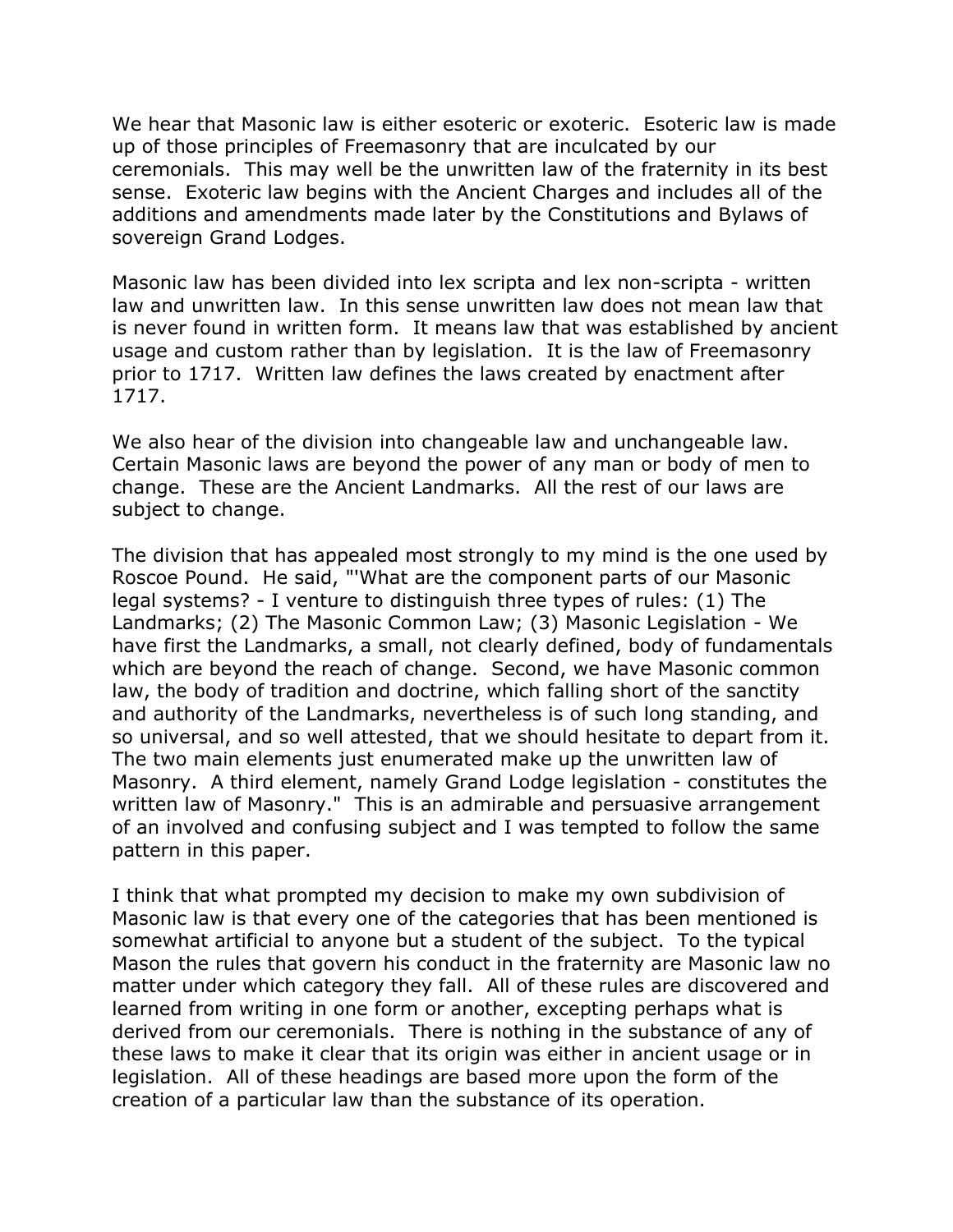In an effort to classify Masonic law according to substance rather than form, I venture to propose the following three divisions: Constitution, Code and Conscience. The Constitution of Freemasonry is made up of the Landmarks which cannot be changed. An illustration that comes to mind immediately is the requirement for membership of a professed belief in the Great Architect of the Universe. The Code of Freemasonry is all the laws of the fraternity that have been enacted by sovereign Grand Lodges in their respective jurisdictions. The Conscience of Freemasonry is my title for the restraints placed upon us, not by legislation but by usage and customs, by morality, and by the force of natural law. An example is the courtesy and respect shown by the members of a Lodge towards their Master.

In dealings with the first heading, Constitution, which is simply a synonym for the Ancient Landmarks, I shall be brief, as this topic was dealt with recently at this Conference. But in the context of this paper it should be said that it is an accepted concept of law to recognize a body of unalterable fundamental principles, a handful of inalienable rights beyond the reach of change. We see examples of this concept in the United States Constitution, the Canadian Bill of Rights, the Charter of United Nations and the Doctrine of the International Commission of Jurists.

The idea of the Landmarks as a body of Masonic law beyond the reach of change has its roots in the first piece of Masonic legislation in the history of organized Freemasonry, Payne's 39 Regulations of 1720 approved by the Grand Lodge of England in 1721. The last of these Regulations reads: "Every annual Grand Lodge has an inherent power and authority to make new regulations or to alter these for the real benefit of this ancient fraternity, provided always that the old landmarks be carefully preserved." Another regulation adopted in 1723 and incorporated into the installation ceremony is that "it is not in the power of any man or body of men to make any alteration or innovation in the body of Masonry." In a rather rough sense I take this to mean the spiritual body of Masonry as opposed to the physical body.

Albert Mackey is the creator of our present day concept of Ancient Landmarks. He identified these as the usages and customs of the fraternity which have existed from time immemorial (which I think is an unnecessary requirement) and the alteration or abolition of which would destroy the identity of Freemasonry (which I think is the essential requirement).

The Grand Lodge of Connecticut has an excellent definition of Landmarks which I wish I had discovered before debating this subject with M.W. Bro. Hardin some two years ago. It makes the simple statement that "the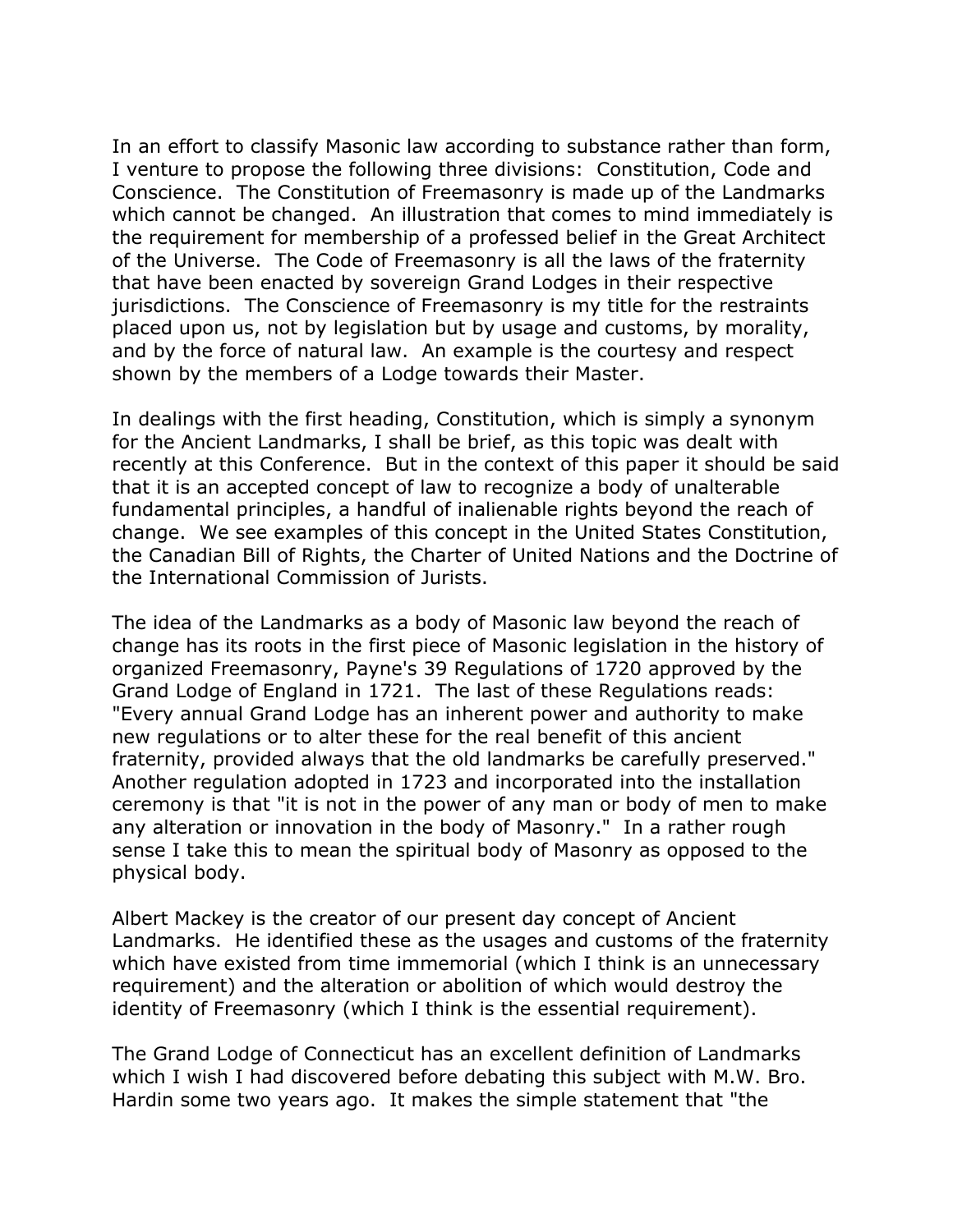Landmarks of Masonry are those ancient principles and practices which mark out and distinguish Freemasonry as such." I think a good working definition of Landmarks is that they are the fundamentals of our fraternity that give it its Masonic character and that may not be altered without taking away that character.

My last comment under this heading is that we are wise if we restrict the area of our Landmarks as much as we properly can. This is on area of rigid, unchangeable, fundamental law that should be kept to a minimum as there is the ever-present danger that the changing values of a changing world may render it archaic in some of its parts.

Let me underline the reason for my view with two illustrations. Mackey included in his 18th Landmark that a candidate for Freemasonry "must not be mutilated" - that is, he should be physically perfect, without maim or defect. Even as he wrote, some jurisdictions had moved away from this requirement. Mackey felt this was a deviation and he referred to it in this way: "A large number of Grand Lodges have stood fast by this Ancient Landmark, and it is yet to be hoped that all will return to their first allegiance." If this were a genuine Landmark it would now be archaic as it offends the collective conscience of most Grand Lodges.

The second illustration is from Roscoe Pound whose opinion is that Mackey went too far in his list of 25 Landmarks. The 15th Landmark is to the effect that visiting brethren are not to be received into a Lodge without either a voucher or an examination. Pound argues that the true Landmark is nothing more than secrecy and that voucher or examination are simply the customary methods of maintaining this Landmark. It is by following a similar line of thought that I have arrived at a conclusion that appears to shock at least some of my brethren when I mention it. I have no doubt that one of our true Landmarks is belief in a Supreme Being, and in His revealed word. But I do have firm doubt that the presence of the Volume of the Sacred Law at every meeting of a Lodge is a Landmark. Certainly it must be present on every occasion when a Masonic obligation is taken, but apart from this its presence is simply evidence of our belief or a symbol of our belief. The symbol is not the Landmark, it is the belief itself.

Before leaving this point, in fairness I should add that No. 6 of the Statement of Basic Principles applying to the recognition of other Grand Lodges by the Grand Lodge of England reads: "That the three Great Lights of Freemasonry (namely, the volume of the Sacred Law, the Square and the Compasses) shall always be exhibited when the Grand Lodge or its subordinate Lodges are at work, the chief of these being the Volume of the Sacred Law."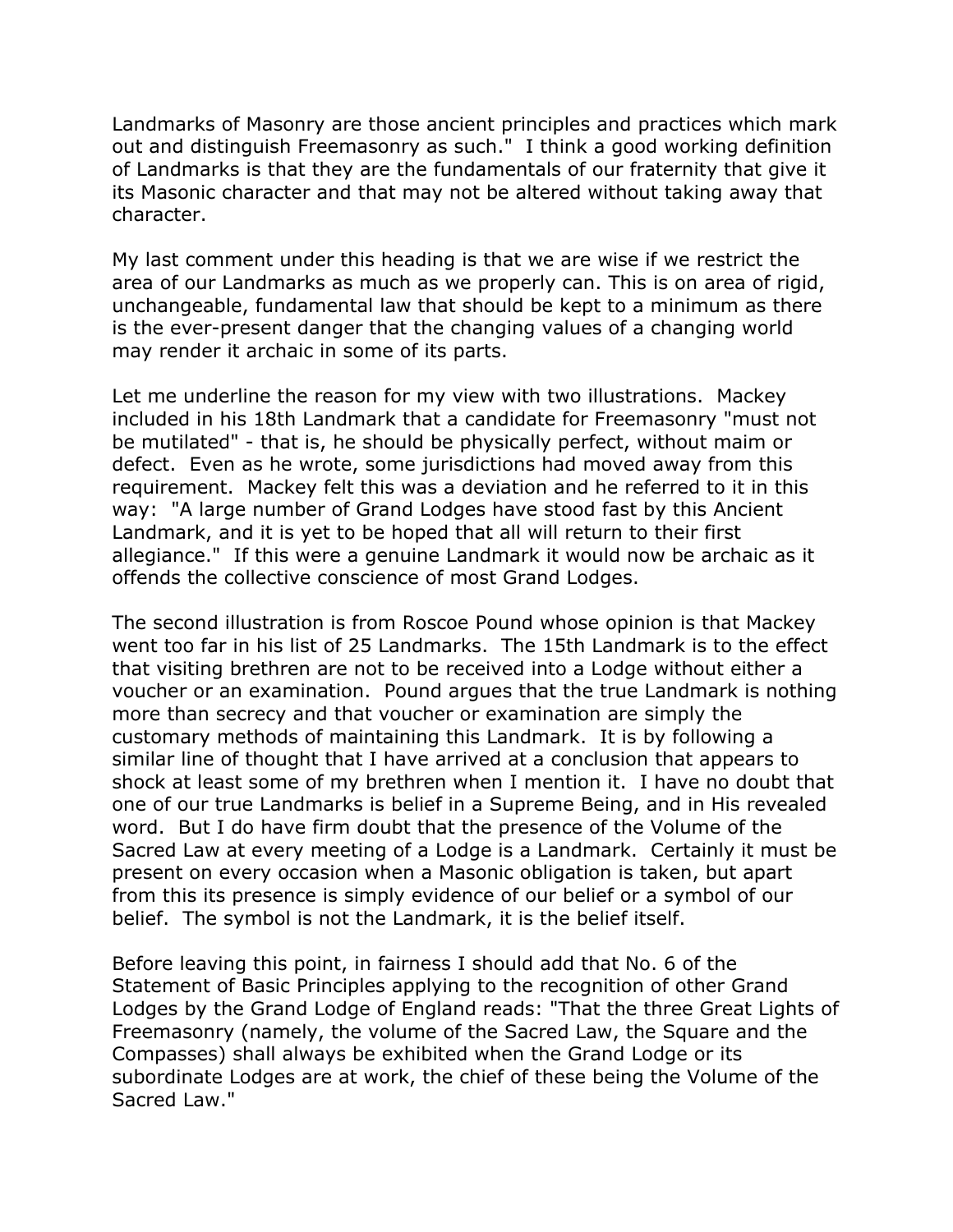But I think that this is an example of the Masonic Law that will be considered under the heading of "Code". It may be fully effective within the Grand Lodge of England, but this does not make the law a Landmark with universal authority throughout the Masonic world.

I should also like to be very clear that I do not mention this with any thought of proposing a departure from the commendable custom of having the Volume of the Sacred Law open on our Altar whenever we open Lodge. I mention it simply to underline my view that Landmarks can be kept to a minimum and need not be confused with customs that may be universal at some particular point of time no matter how commendable they may be.

This leads me into my last comment under this heading of Constitution. As a younger Mason I was disturbed when I began to discover how many variations there are in the practise of Freemasonry across the world. There are far fewer universal customs than is generally thought. Now I believe this is a source of strength to our fraternity. Laws and customs should reflect the wishes of the particular community in which they exist. Freemasonry in California for example is not the same in all its parts as Freemasonry in Manitoba. If an identical set of rules and customs and ceremonials were to be imposed upon each of these jurisdictions it would not suit either. What we seek in Freemasonry is a flexible unity of purpose, and not a cast iron uniformity of procedures.

Now for the second heading which I have called the Code of Freemasonry. I think it is fair to describe the general law of Freemasonry as a Code. With us, as with the civil law, in the early stages of our development we operated under a body of custom and tradition, and this was communicated from one to another by word of mouth. Then, as with the civil law, an attempt was made to embody this customary law in written form - Anderson's Book of Constitutions, a code that did not dare to vary the law but simply to record it. Later, as Freemasonry matured, just as with a state that has matured, legislation became well-established and accepted. Now, roughly speaking, our Grand Lodge Constitutions are sufficiently detailed that for practical purposes they are digests or codes of the laws of the fraternity.

At this point I should like to interject an extraneous comment, which is that in important Grand Lodge legislation I am skeptical of laws that are passed by narrow majorities. Freemasonry should show by example that the views of minorities receive respect. If there is a substantial minority we should hesitate to press upon its convictions with the weight of a slim majority. We should take care to balance the interests of each side with a view to harmony and in the light of what is best for the fraternity as a whole. In this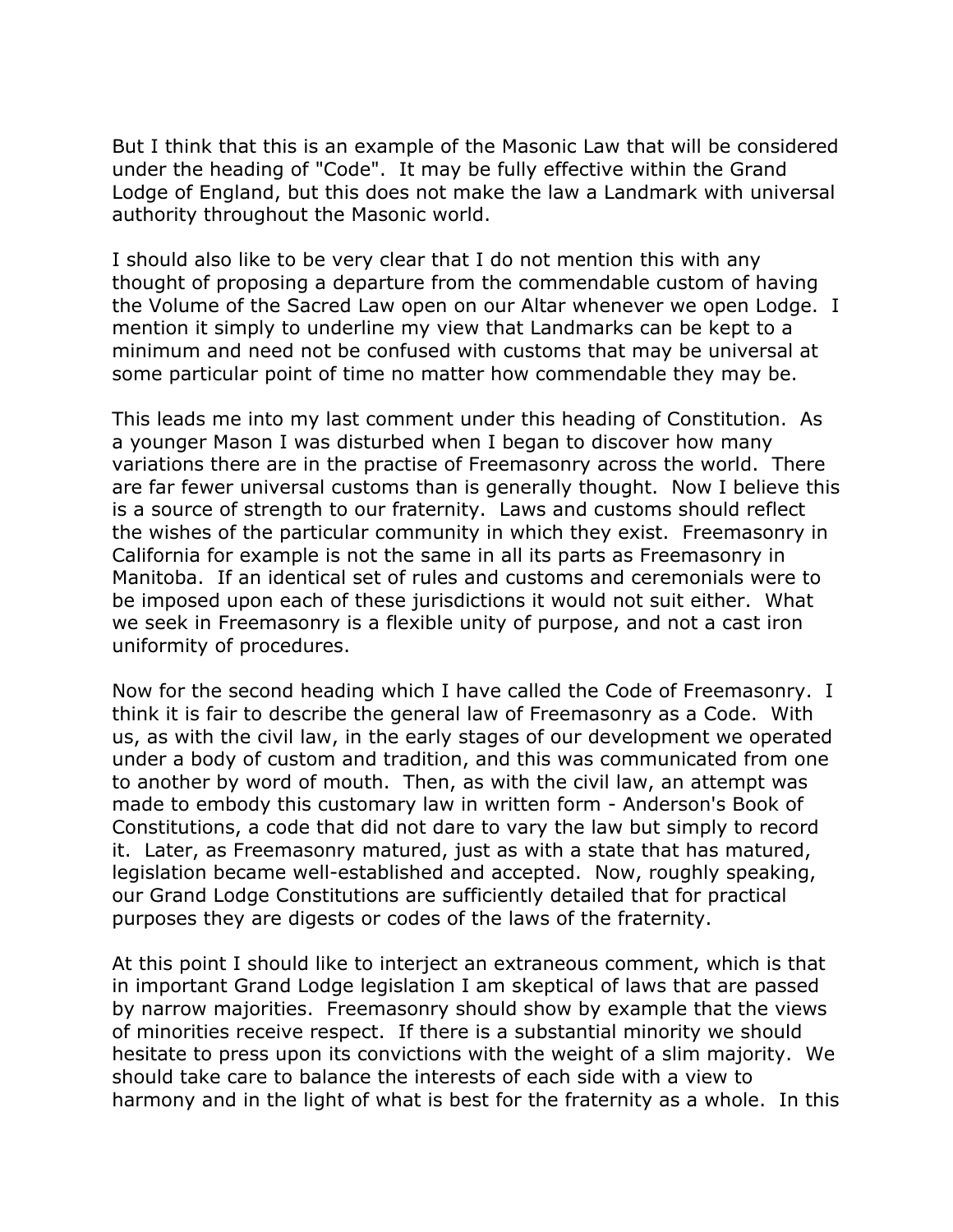way our legislation will be distinguished by reason, restraint, logic and kindly concern for the welfare of all members of the Craft.

It is stating the obvious to say that Grand Lodge has exclusive sovereign legislative authority within its territorial jurisdiction. This is an essential principle for recognition of a Grand Lodge. It acquires this power from the time of its formation. It also acquires the laws of Freemasonry that prevailed in the territory immediately prior to the formation of the new Grand Lodge. And we should not forget that any inherited law which is not repealed or amended by the new Grand Lodge continues in full force and effect. This is why the laws of every Grand Jurisdiction in their final analysis can be said to flow from the Premier Grand Lodge of the world formed in London in 1717.

The first Code was Payne's 39 Regulations of 1721 which were intended to state the law as it was, without innovation or amendment. Next was Anderson's Digest, approved by a Grand Lodge Committee in 1722 and adopted by Grand Lodge in 1723. This is the first Book of Constitutions in the Masonic world. The great variety of Masonic Codes flowing from this first Book of Constitutions is proof of the claim that law is not merely a static body of rules but an organic body of principles with an inherent power of growth.

Here we come to something that has intrigued me very much as it has upset some preconceived notions I held about the Masonic law of Manitoba. I think it follows logically that if we are to do a proper job of research on a question of Masonic law, we should take three steps. First, we should examine the Code or Book of Constitutions of the Grand Lodge in which the question arises. If the answer is not found there, we should next examine the Code of the Grand Jurisdiction that formerly held territorial jurisdiction over the area to discover the law at the time the new Grand Lodge was formed. If the answer is not found there, then step number three requires us to examine the law inherited on the formation of the so-called mother Grand Lodge. Ordinarily this carries us back to the laws that prevailed many years ago in the Grand Lodge of England. Let me show that this is not simply a pedantic exercise.

In the Grand Lodge of Manitoba each Annual Communication deals with matters that affect every Freemason in the jurisdiction. These are decided by the votes of the members of the Grand Lodge then present. My understanding of the practice in Manitoba is that each member of Grand Lodge is free to vote according to his own personal opinion or conscience, rather than according to the instructions of his Lodge. Our Constitution is silent on the point, but this practice appeals to logic. If the vote of a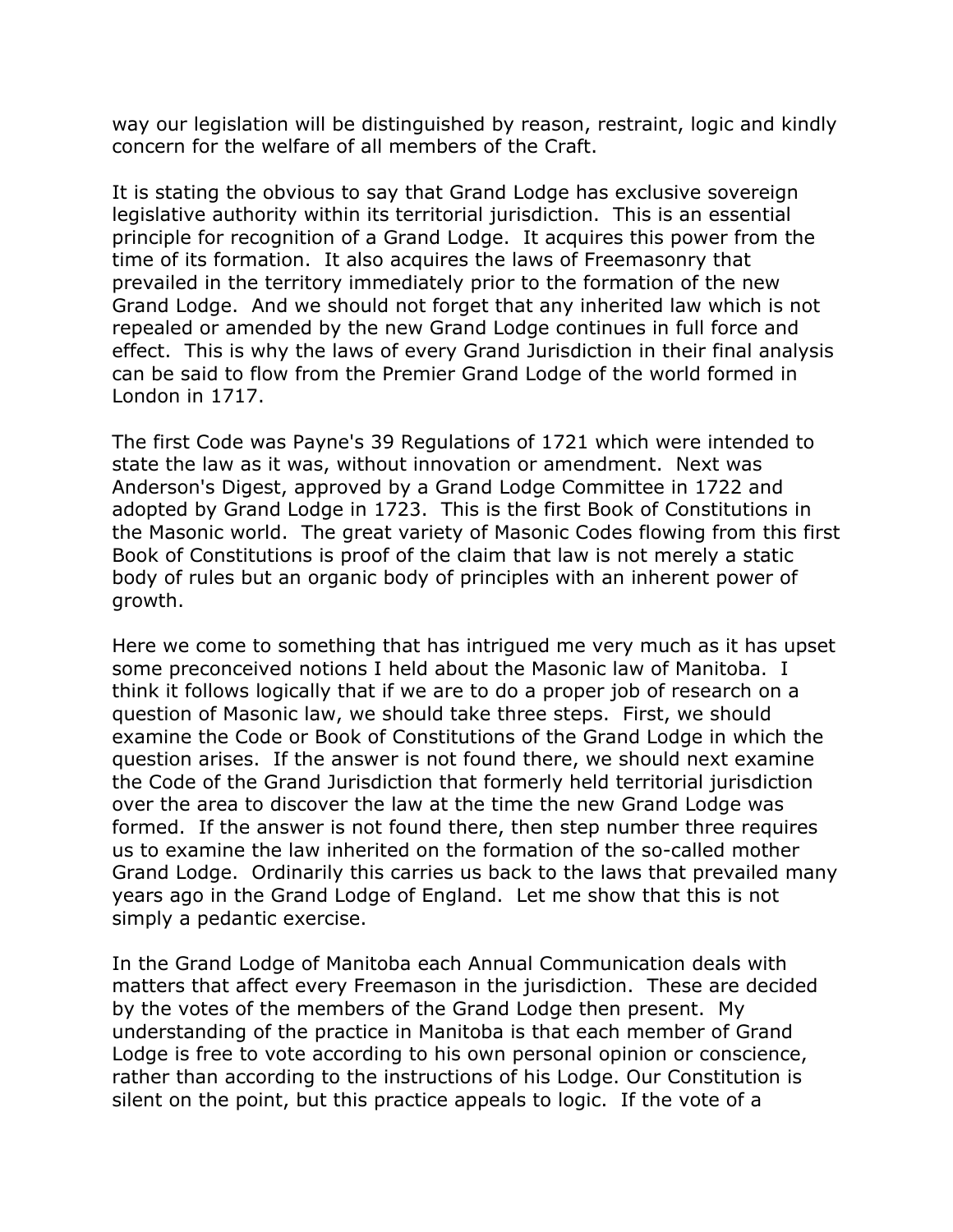member of Grand Lodge were controlled in advance by the will of his Lodge, it would make an empty mockery of the subsequent discussion of the motion at the Communication.

Previously I had no doubt that this was the Masonic law of Manitoba. Now I have a doubt, which I have not yet had time to resolve, and this is the reason why. Mackey's 12th Landmark is "the right of every Freemason to be represented in all general meetings of the craft, and to instruct his representatives. " Pound describes the right of the Master Mason to instruct his representative at Grand Lodge as undoubted Masonic law. This may well have been the law inherited by the Grand Lodge of Manitoba and never dealt with by our Constitution. If it is impractical and unsuitable, as I think it is, then we should deal with the question of legislation.

Another example is the right of a Master Mason in good standing to visit any regular Lodge. Again, I have not had time to consider the laws of the Grand Lodge of Canada in Ontario as they stood when the Grand Lodge of Manitoba was formed, nor the laws of the Grand Lodge of England as they were when Manitoba's mother Grand Lodge was formed. I had previously been satisfied that the right to visit was subject to the duty of the Master to preserve harmony in his Lodge. Logically this view seemed to be supported by the practice of requesting permission to enter the Lodge. Now I am not so sure. Mackey's 14th Landmark is "the right of every Freemason to visit and sit in every regular Lodge." Pound thought so highly of this right that he almost included it in his much smaller list of Landmarks. Lawrence wrote in 1908: "It should be understood clearly that, welcome or unwelcome, every Freemason has an inalienable right to visit any and every Lodge he pleases." My mind is clear that this right is not a Landmark-it is not essential to the character of Freemasonry, and so it is subject to Masonic legislation. At the same time, however, there is no doubt that it has been the Masonic law of England and it may have entered Manitoba through our inheritance of Masonic law at the time our Grand Lodge was formed. If we feel that the Master should be entitled to refuse admission to an unwelcome visiting brother, perhaps this, too, should be dealt with in our Constitution.

Here is another to consider. Article 12 of the 39 Regulations of Grand Master Payne became part of the law of the Grand Lodge of England in 1721 and this gave the Grand Master a second casting vote in the event of a tie. In Manitoba we have not repealed this regulation by direct legislation, although we do say a motion is lost if there is a tie vote. In practice we go even farther in failing to follow this regulation, for although our Constitution provides that every member of Grand Lodge present shall vote, our custom is that our Grand Master does not vote. I think the custom is commendable as the Grand Master should be completely impartial. I shudder to think of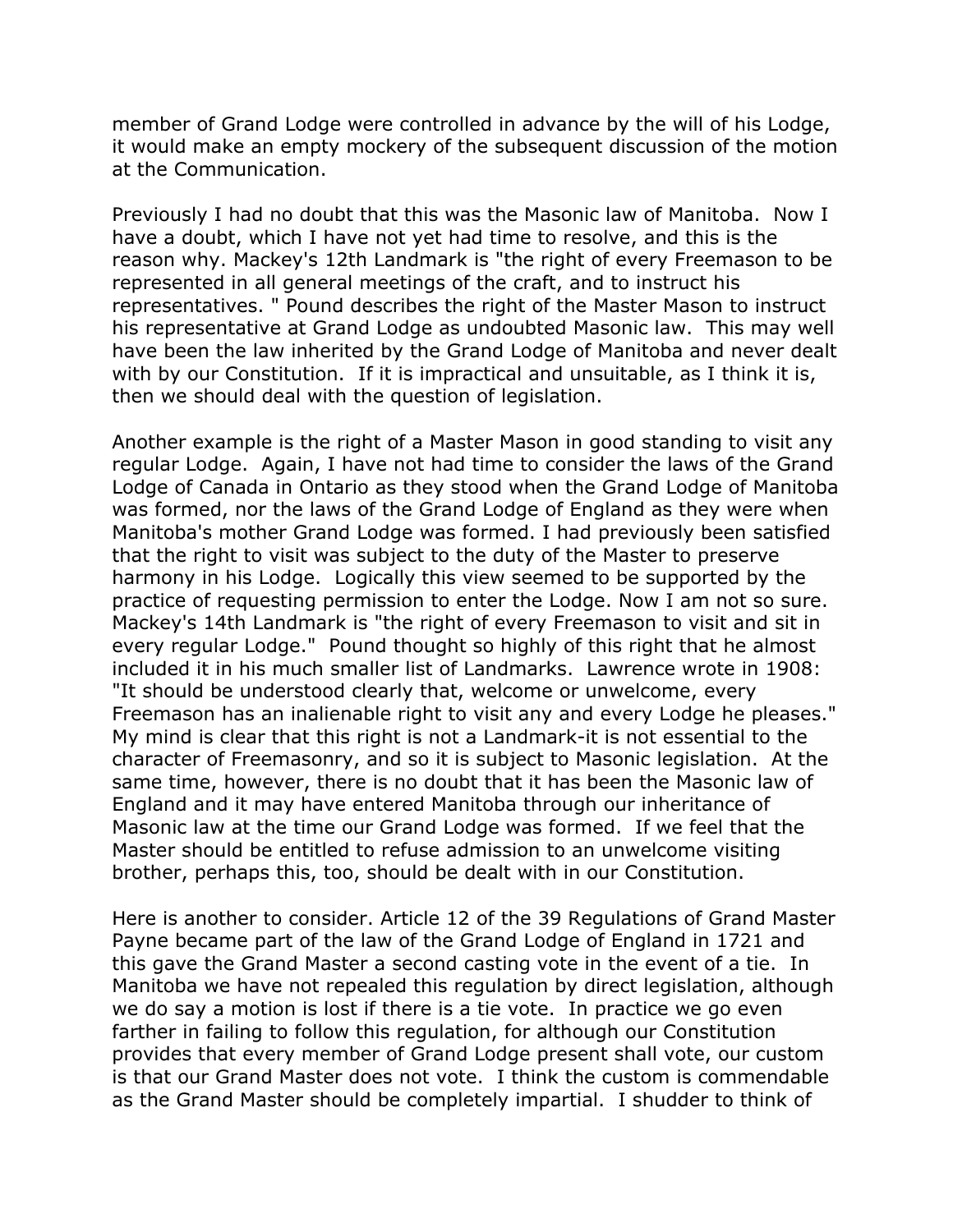forsaking this practice and placing our Grand Master in the position of having to vote to break a tie. Any motion that were passed so narrowly would not deserve to have the force of law out of respect for the substantial minority opposed to it. It would put the Grand Master in a most unpleasant position and to be clear that we do not want this to happen to our Grand Master, and that we do not agree with this old regulation, we should repeal it by our own legislation.

The last example is not directly in point but I find it interesting and I understand it will be referred to Manitoba's Committee on Constitution and Revision for a report. In our Constitution we provide that a ruling of our Grand Master at an Annual Communication of Grand Lodge at least on a point of order, and some think it goes beyond this, may be over-ruled by a two-thirds vote of the members then present. There are two schools of thought in regard to the office of Grand Master - one that the Grand Master existed before Grand Lodge and so is superior to it, the other that the office was created by Grand Lodge and possesses only such powers as Grand Lodge gives to it. I favour the second school of thought and those who share this view will agree that this legislation of the Grand Lodge of Manitoba is valid. But it does not necessarily follow that it is wise. Here is a quotation from the report of the Committee on Correspondence of the Grand Lodge of Maryland in 1849: "an appeal from the decision of the Grand Master is an anomaly at war with every principle of Freemasonry, and as such not for a moment to be tolerated or countenanced. The penalty for abuse of this great power by a Grand Master will arise from the pangs of his own conscience and from the loss of his Brethren's regard and esteem." Is it any wonder I find Masonic law interesting.

The third heading I have described as the Conscience of Freemasonry. The material under this heading is more intangible than under the previous two, but I think it is equally as important for an understanding of the principles of Masonic law.

All the law required to decide every question that might conceivably arise within the fraternity simply cannot be set forth in a code. If it were possible in the first place, the result of such an endeavour would be a volume so cumbersome that it would be seldom read and little understood. A good code is not the result of over-minute law making. Ehrlich, a modern German author on jurisprudence highlights the weakness of a code in a society that is always changing. He over-emphasizes his point with a colorful analogy. "To attempt to imprison the law of a time or of a people within the sections of a code is about as reasonable as to attempt to confine a stream within a pond. The water that is put in the pond is no longer a living stream but a stagnant pool, and but little water can be put in the pond." There must be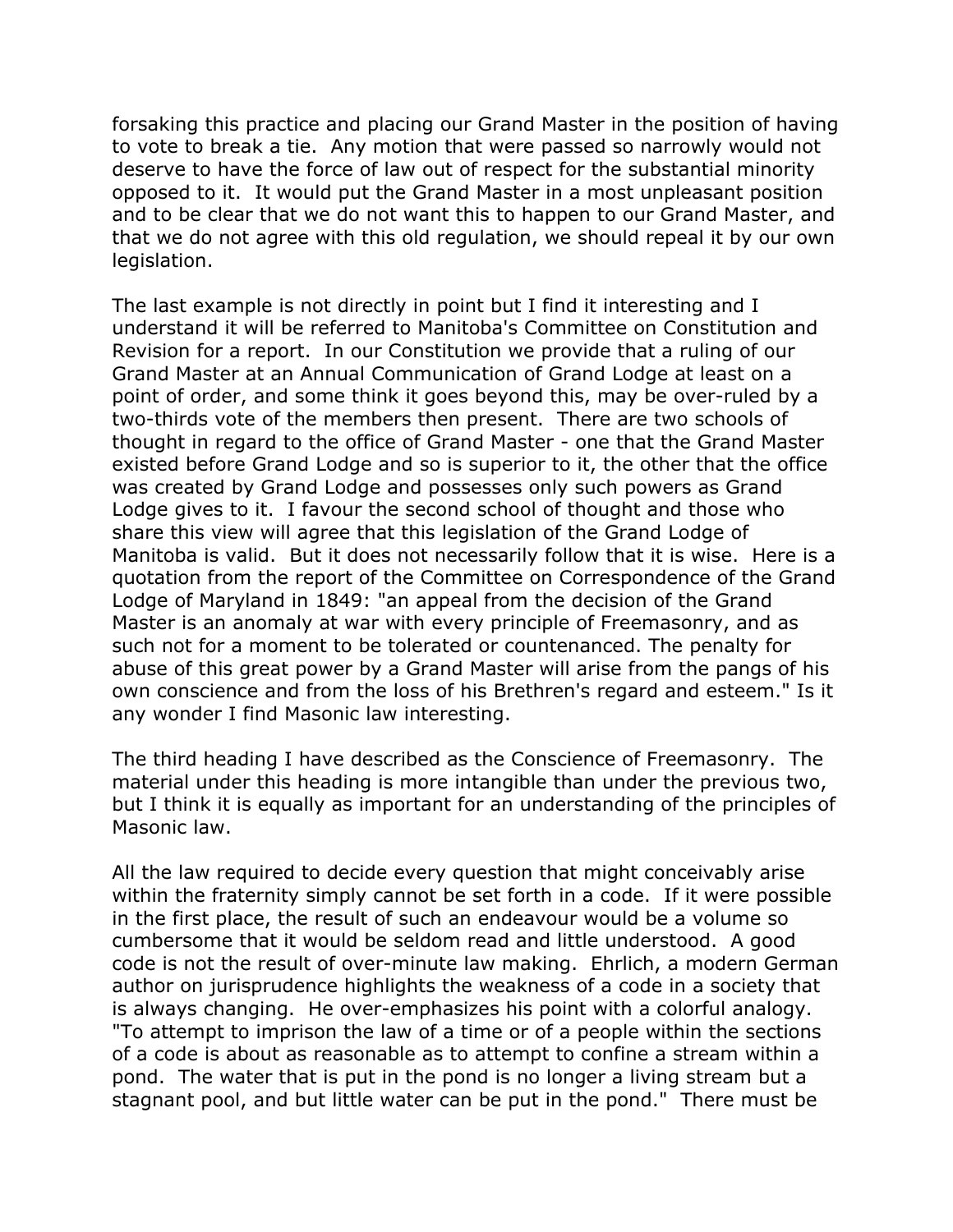more than a code of law to govern relations between men. I think we all accept the fact that much of our conduct is governed by a sense of honour and of duty, rather than by the less effective rewards and punishments that are set forth in a code of law.

In this area of Masonic law, I have a theory that is based in part on the historical development of our fraternity. You may recall that at the beginning of this paper I mentioned that law is not ethics, and that the problems of law are solved on a lower level than the standards of ethics would require. The theory I have to suggest is that Masonic law is a blend of law and ethics and that questions of Masonic law are determined on a higher level than the standards of civil law require. This is why I like the heading of Conscience for third part of Masonic law.

We should keep in mind that the system of Freemasonry we are considering had its origin in 1717. This was the Age of Reason. Men believed in the words of Socrates, that the greatest good was knowledge, and the greatest evil was ignorance. They believed that reason and knowledge were the universal solvent for the troubles of the world. They believed that by armchair deliberation it was possible to construct a universal and unchangeable body of law that could apply to all countries, using as its foundation the reasonable nature of man. They believed that what ought to be could be made synonymous with what is. They believed that if reason established a moral principle it could simultaneously establish a legal principle to govern man's conduct. In other words, they believed in the law of nature.

The story of natural law begins with the philosophers of ancient Greece, continues through the pragmatic lawmakers of Rome and ends with the theologians of Christianity. The Greeks related law with justice and ethics. Plato's Republic is an attempt to establish justice through the wisdom of the philosopher-kings. The Romans preferred a code of positive law to theory but they recognized in their code certain unchangeable laws created by reason. The Christians gave strength to the theory of natural law by claiming for it a divine origin. This made it possible for law to prevail over the Divine Right of Kings by establishing the concept that while the monarch might be above the changeable rules created by man's will, he was bound by natural law, that is by the unchangeable rules sanctioned by divine origin.

In England Lord Coke claimed that not only the king but parliament was under the law and that if parliament were to enact a statute "against common right and reason" the statute would be void. This doctrine was confirmed by the courts of England in the 18th century but the idea has now withered on the vine.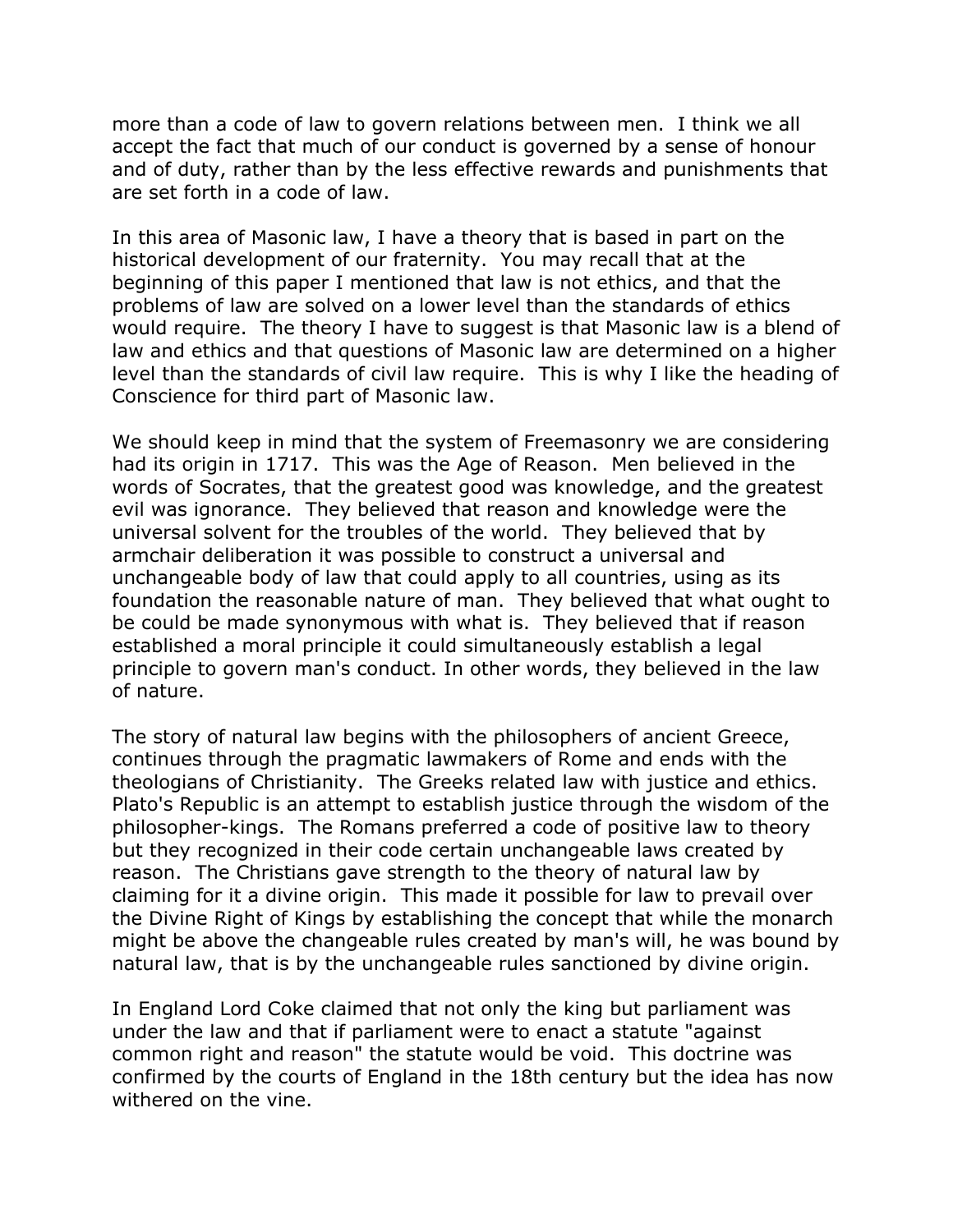Today the theory of natural law carries very little weight in the law of nations, but Freemasons should be aware of the part it played in the history of mankind. For example Bodenheimer wrote "no other philosophy moulded and shaped American thinking and American institutions to such an extent as did the philosophy of natural law in the form given to it in the 17th and 18th centuries." Here is an extract from an American judgment in 1798 that we would not find repeated today. "I cannot subscribe to the omnipotence of a state legislature. An act of the legislature (for I cannot call it a law) contrary to the great first principles of the social compact cannot be considered a rightful exercise of legislative authority."

Today the theory of civil law is, in the words of Hobbes, that "authority, not truth, makes the law." Today, in general terms, we accept the principle that the legislature is omnipotent. Today, in law, we no longer attempt to find universal truth or universal rules to govern all men at all times. Our concept of the law is simply to make it satisfy the maximum of wants with a minimum of friction. The law of the state has moved beyond acceptance of the restraint of natural law, but moving beyond a point does not necessarily mean moving to a higher level. For myself I think the law has moved to the lower level of expediency, and it has separated moral concepts from legal concepts.

Masonic law does not need to follow the path of the law of the state. We should be as cautious about applying the rules of civil law to Freemasonry as we are about applying Roberts' Rules of Order to our proceedings. In Masonic law we need not separate moral concepts from legal concepts. In fact, our ceremonials require every Freemason to obey the moral law. We have a duty to obey the moral law. We have a duty to keep and perform every Masonic obligation and to act in accordance with Masonic principles, outside the Lodge as well as within. If we fail to perform any of these duties we are guilty of a Masonic offence. This is the Masonic law and it is clearly at a higher level than the law of our country.

Let me underline the difference between civil law and Masonic law by two examples. In June of this year, Mr. Justice McInnes of the British Columbia Supreme Court (Regina vs. Bird, 1963, 38 DLR 354) held that under the present state of our civil law the dictates of natural justice did not require the Chief of the Vancouver City Fire Department to show cause for dismissal of an employee nor to conduct a hearing of any description whatsoever. The rule of law is that the right to a hearing arises only if it is one of the terms of the original contract of employment. I think any Freemason would consider that on ethical grounds this falls below his standard of what is fair and just.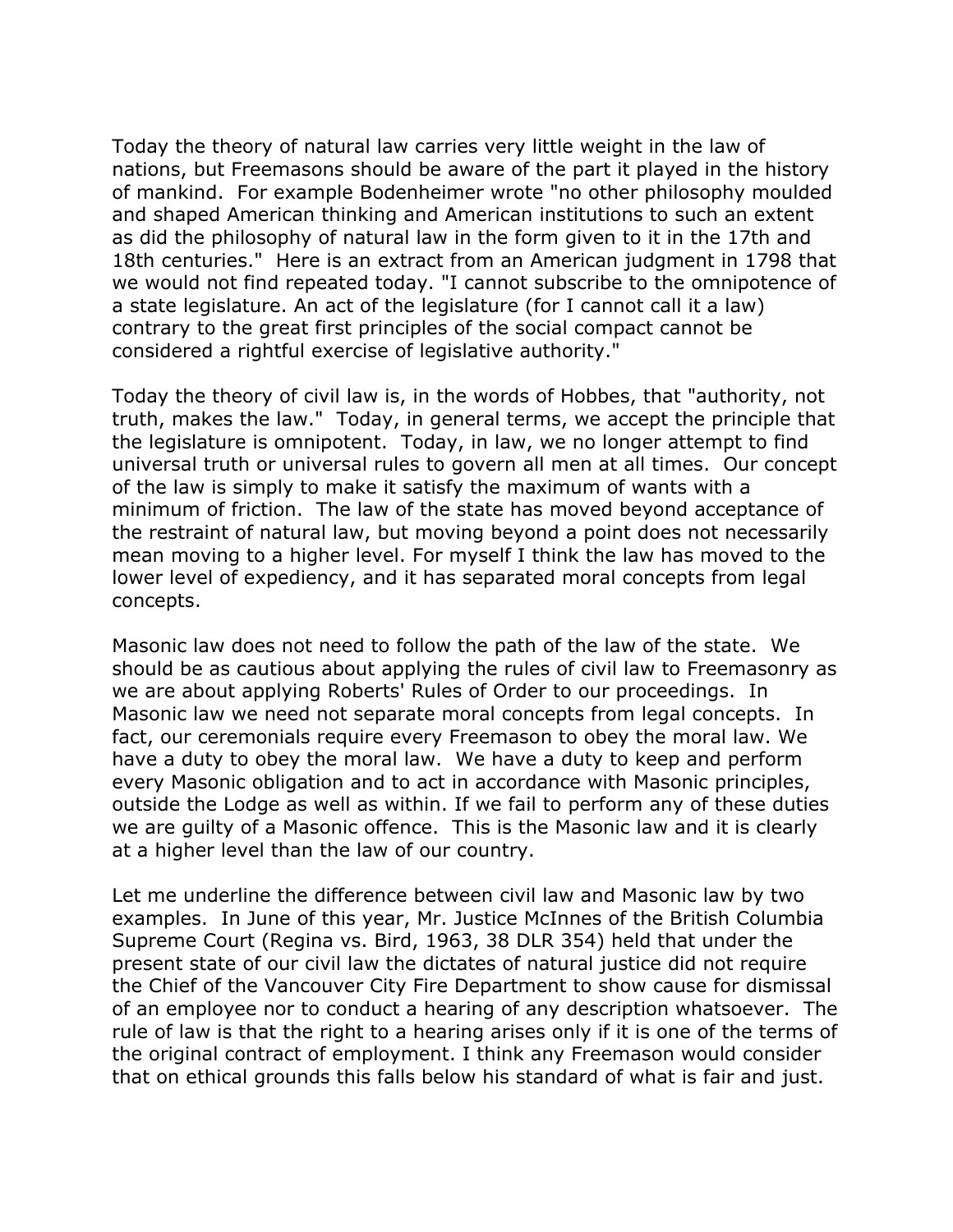In the same month in Ottawa, the much criticized Federal budget was introduced by the Minister of Finance. One point that has escaped comment is the re-introduction of ministerial discretion into that part of our Income Tax Act that deals with corporate dividend-stripping operations. Ministerial discretion had been eliminated seventeen years ago after the report of a special committee of the Canadian Senate. This was because there is no proper review of the exercise of ministerial discretion. Here is what the Courts have had to say on the point (Moreau vs. Federal Commisisoner of Taxation, 39 Comm. L.R. 65): "His reason is not to be judged of by a court by the standard of what the ideal reasonable man would think. He is the actual man trusted by the Legislature . . .

It offends the Masonic standard of justice that a mans conduct is not subject to review, and need not be controlled by the standards of a reasonable man. This is one of the principles of natural law.

Lord Moulton once expressed a theory that appeals to me. In very short form it is this. All human conduct falls into one of three categories or domains of action. At one extreme is the area of complete freedom of choice. It makes no difference to anyone if I choose apple pie or raisin pie for dessert. At the other extreme is the area of positive law. I must stop for the red light even if the cross road is completely free of traffic. In the centre is the area of conscience. Here there is no law to govern our course of action and yet we do not feel that we have complete freedom of choice. We govern our conduct by our personal standards of moral values. I might be able to lie or cheat or steal and get away with it, but I do not because of conscience. This is described as the domain of obedience of the unenforceable. Lord Moulton goes on to say that the test of a strong society is the amount of human conduct that falls within this area of conscience. The amount that can safely be left to the people to be governed by their standards of morality. A weak society is one where an ever increasing amount of human conduct must be controlled by the arbitrary rules of positive law.

I believe that the area of conscience will always form a large part of the Masonic law. This is why the standard of conduct is higher for a Freemason than for a member of the community. Rules of law take us only part of the way. Conscience carries us the rest of the way. After all, the purpose of the law of our fraternity is not simply to enforce the will of the majority. It is to conserve values within the craft-to make secure the proper interests of all of its members. Law and order and a high standard of values are vitally important to the well-being and general good health of any community. We are vitally concerned with the good health and vitality of the Masonic community. Each one of us has given our fraternity a considerable amount